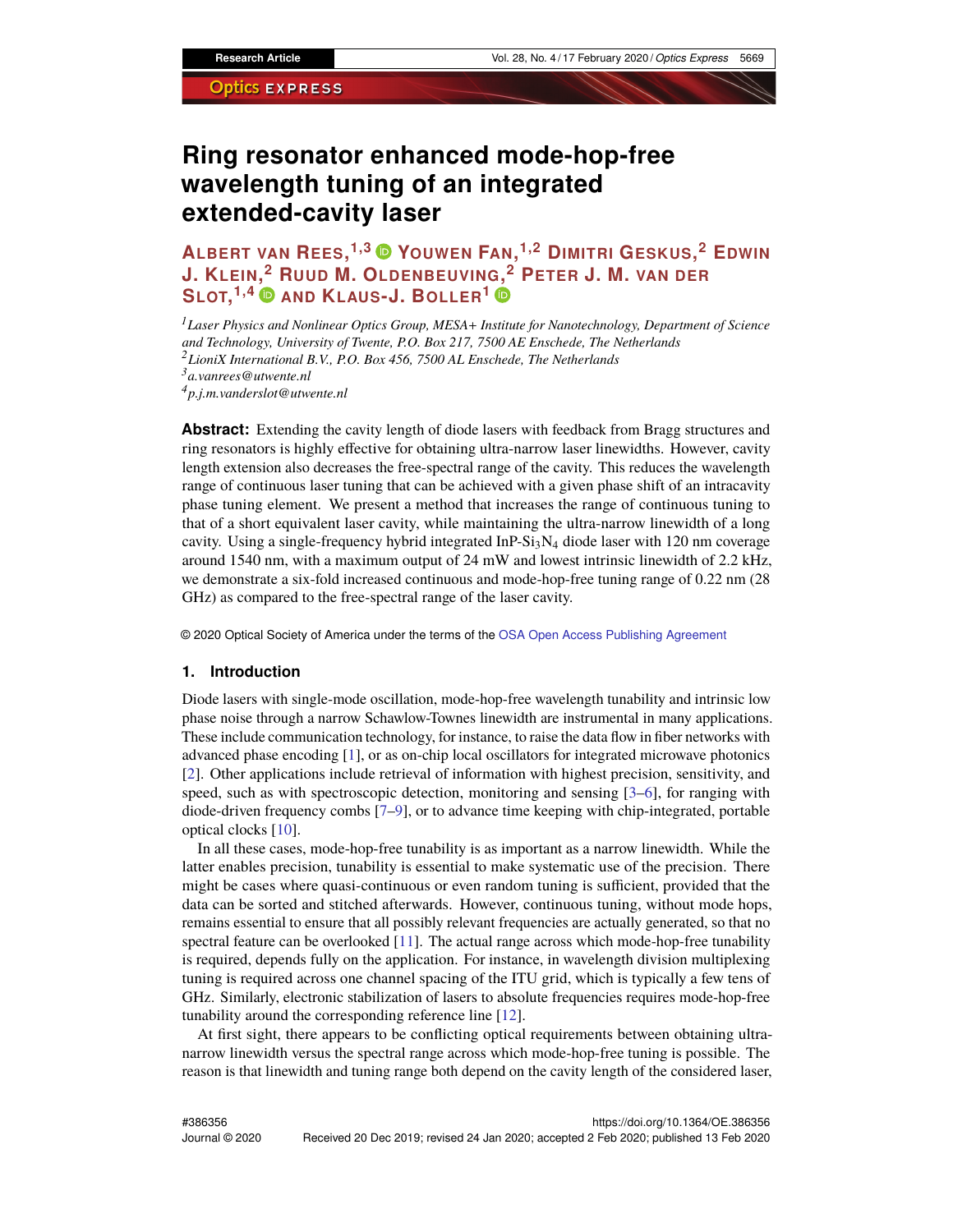however, in an opposing manner. When increasing the laser cavity length, *Lc*, this increases the cavity photon lifetime and the number of photons in the resonator, which yields an inversely quadratic reduction of the Schawlow-Townes or intrinsic linewidth,  $\Delta v_{ST} \propto 1/L_c^2$  [\[13–](#page-12-9)[15\]](#page-13-0).<br>However, extending the cavity length also increases the longitudinal mode density, which by However, extending the cavity length also increases the longitudinal mode density, which, by itself, decreases the range of mode-hop-free tuning,  $\delta \lambda_c \propto 1/L_c$ , to the free-spectral range (FSR) of the laser, and can lead to multi-mode oscillation. This is typically resolved by inserting a tunable optical filter into the cavity. Narrow-linewidth, single-mode oscillation that can be mode-hop-free tuned over a large range is then obtained by tuning the lasing wavelength via moving one of the cavity mirrors and adjust the filter center wavelength accordingly [\[16](#page-13-1)[–19\]](#page-13-2).

Such a solution cannot be pursued for fully integrated lasers, as the lasing wavelength cannot be controlled by moving parts, *i.e.*, by changing the geometric length of the laser cavity via displacement of a mirror. Instead, these lasers contain a phase section (PS) [\[20,](#page-13-3)[21\]](#page-13-4) to change the phase of the recirculating light and, hence, its wavelength. Typically, the maximum phase tuning in integrated circuits is physically limited by the small values of material coefficients that facilitate the phase tuning, *e.g.*, the thermo-optic, strain-optic or electro-optic coefficients. To nevertheless obtain a large continuous tuning range, it is highly desirable to induce a large wavelength shift,  $\delta \lambda_c$ , per unit phase added by the phase section,  $\delta \phi_{\text{ps}}$ . Therefore, the tuning sensitivity, defined as  $F_{\lambda} \equiv \partial \lambda_c / \partial \phi_{\text{ps}}$ , should be maximized.

Figure [1](#page-2-0) illustrates the tuning and linewidth limitations of integrated lasers and our strategy to obtain a large tuning sensitivity  $F_\lambda$  and at the same time maintain single-frequency oscillation with a narrow intrinsic linewidth. Laser 1 in Fig.  $1(a)$  $1(a)$  is a schematic representation of the simplest fully integrated laser which comprises a gain element of length *La*, and a bus section of length *L<sup>b</sup>* that includes a phase section. The total cavity length  $L_{c1} = L_a + L_b$  can be small and therefore the laser possesses a large tuning sensitivity  $F_{\lambda} \propto 1/L_{c1}$ . The corresponding laser cavity free-spectral range is large, enabling continuous tuning by the phase section over a range up to  $FSR<sub>1</sub>$ , as is schematically shown in Fig. [1\(](#page-2-0)b). On the other hand, such a configuration with a small cavity length results in a broad Schawlow-Townes linewidth, as is schematically shown in Fig. [1\(](#page-2-0)c).

To obtain a small Schawlow-Townes linewidth, the bus waveguide can be extended to a length  $L_{b'} \gg L_b$ , as is schematically shown as laser 2 in Fig. [1\(](#page-2-0)a). The total laser cavity length,  $L_{c2}$ , is now much larger than that of laser 1. Consequently, the tuning sensitivity  $F_{\lambda} \propto 1/L_{c2}$  becomes smaller and the continuous tuning range is limited to the small FSR of the long laser cavity, as shown in Fig. [1\(](#page-2-0)b). Nevertheless, laser 2 will have a narrow Schawlow-Townes linewidth as is shown in Fig. [1\(](#page-2-0)c). Our demonstration experiment of such a laser with a long cavity will confirm both the narrow Schawlow-Townes linewidth and the small tuning sensitivity  $F_{\lambda}$ , when only tuning the phase section.

In contrast to this, when a filter is added to the laser cavity that significantly increases the cavity photon lifetime, the bus waveguide can be kept short, *e.g.*, as short as the bus waveguide of laser 1. Such a laser is schematically shown as laser 3 in Fig. [1\(](#page-2-0)a). The important difference with laser 2 is that here the cavity length is optically enlarged via enhancement of the photon lifetime by the filter, while the geometrical length remains small. Filters that enhance the photon cavity lifetime are typically resonator based [\[22](#page-13-5)[–32\]](#page-13-6) and rely on the light circulating multiple times within the resonator per roundtrip through the laser cavity. The multiple passes through the resonator effectively extend the cavity length, *Lc*<sup>3</sup> to beyond the physical mirror spacing, as is schematically indicated by the dashed mirrors. Maximizing the contribution of the optical filter to the cavity photon lifetime ensures that the laser provides single-frequency oscillation with a narrow Schawlow-Townes linewidth. Moreover, our demonstration experiment shows that the tuning sensitivity  $F_{\lambda}$  of laser 3 can be increased to that of laser 1, for the case of mode-hop-free tuning, which relies on synchronous tuning of the phase section with the resonant filter (see Fig. [1\(](#page-2-0)b)). This mode-hop-free tuning in combination with the increased  $F_{\lambda}$  allows the continuous tuning range to extend far beyond the free-spectral range of the laser cavity.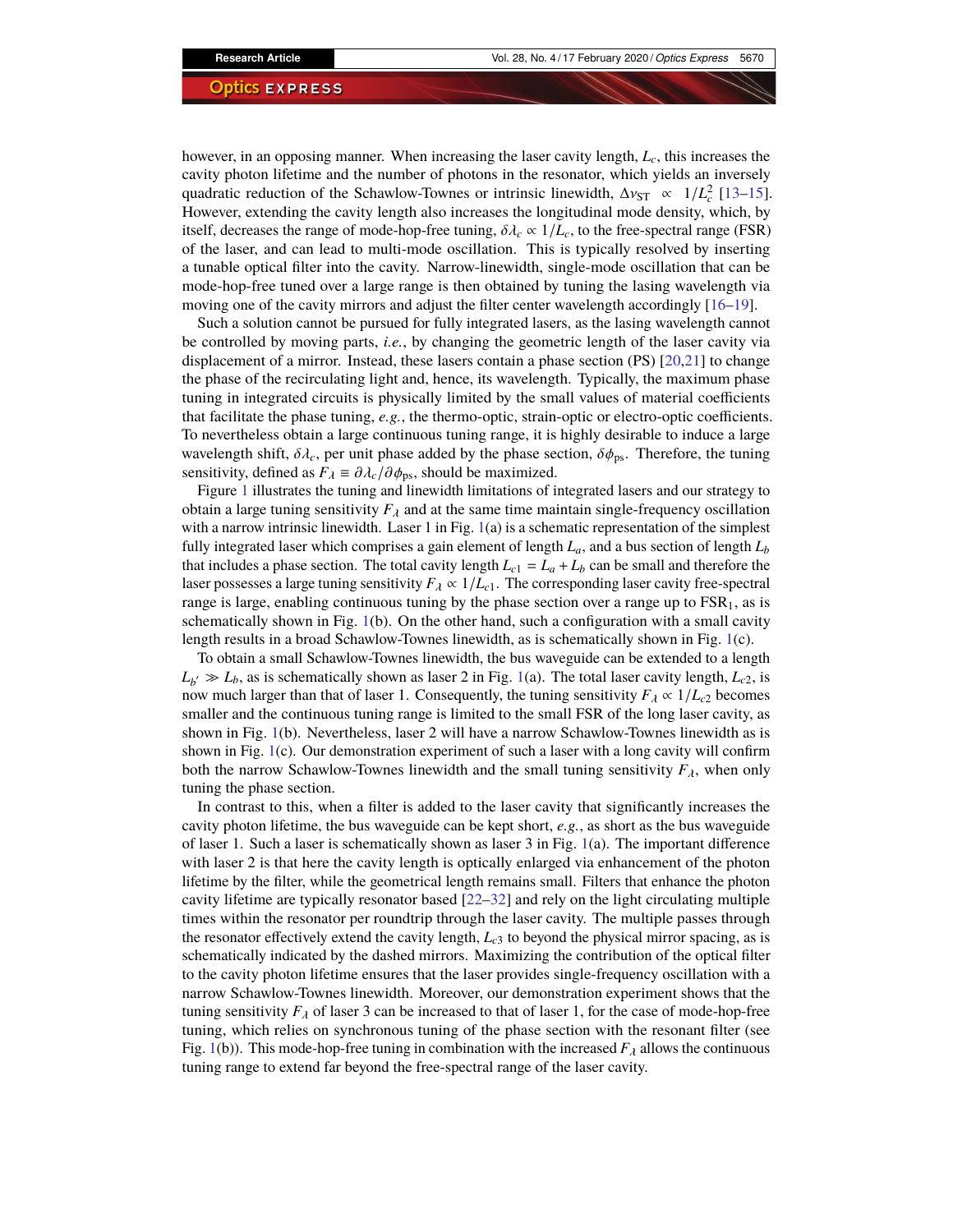

<span id="page-2-0"></span>**Fig. 1.** (a) Schematic view of three lasers having the same optical amplifier section but with different cavity configurations. Laser (1) has a short cavity of length  $L_c$ <sub>1</sub>, including a gain element of length  $L_a$  and a bus section of length  $L_b$ , which includes a phase tuning element  $\phi_{ps}$ . The bus section length is increased for laser (2), resulting in a cavity length  $L_{c2} \gg L_{c1}$ . Laser (3), includes an optical filter with bandwidth  $\Delta v_f$  that provides for both single-mode<br>oscillation and significant enhancement of the cavity photon lifetime. The resulting effective oscillation and significant enhancement of the cavity photon lifetime. The resulting effective cavity length  $L_{c3}$  is assumed to be equal to that of laser (2), while the bus waveguide is taken the same as that of laser (1). (b) The tuning behavior of the three lasers. (c) The according Schawlow-Townes linewidth for the three lasers. See text for further details.

Specifically, for the case of a filter based on two microring resonators as used in our demonstration experiment, mode-hop-free tuning requires phase shifters in both rings to keep the resonant wavelength of the rings in synchronization with the oscillating wavelength of the laser. Under this condition, the tuning sensitivity  $F_{\lambda}$  is given by (see [Appendix](#page-10-0) for derivation)

$$
F_{\lambda} \equiv \frac{\partial \lambda_c}{\partial \phi_{\text{ps}}} = \frac{1}{\pi} \frac{\lambda_c^2}{2n_{g,a}L_a + 2n_{g,b}L_b}.
$$
 (1)

In Eq. (1),  $\lambda_c$  is the lasing wavelength,  $n_{g,a}$  and  $L_a$  are the effective group index of the waveguide in the optical amplifier and its length, respectively, and  $n_{g,b}$  and  $L_b$  are the according quantities for the silicon nitride bus waveguide.

Equation (1) summarizes our central finding: the tuning sensitivity  $F_\lambda$  is independent of the optical or physical length of the microring resonators that extend the overall cavity length. Therefore, Eq. (1) is also valid for any number of ring resonators. Essentially, this allows to extend the laser cavity length to huge values with many roundtrips through multiple ring resonators, to reduce the laser linewidth, without reducing the tuning sensitivity  $F_{\lambda}$  when the integrated laser is mode-hop-free tuned.

We note that synchronously tuning frequency-selective elements, specifically the cavity length, is well-known for mode-hop-free tuning of lasers [\[16–](#page-13-1)[19\]](#page-13-2). Our approach is novel because it goes beyond using high-finesse intracavity filters only for frequency selection. We employ also their significant multiple roundtrip length, and the variation of this length, to tune the laser cavity length and thereby increase the mode-hop-free tuning range. This approach is of particular importance in integrated lasers, when there is no way of tuning the cavity length mechanically.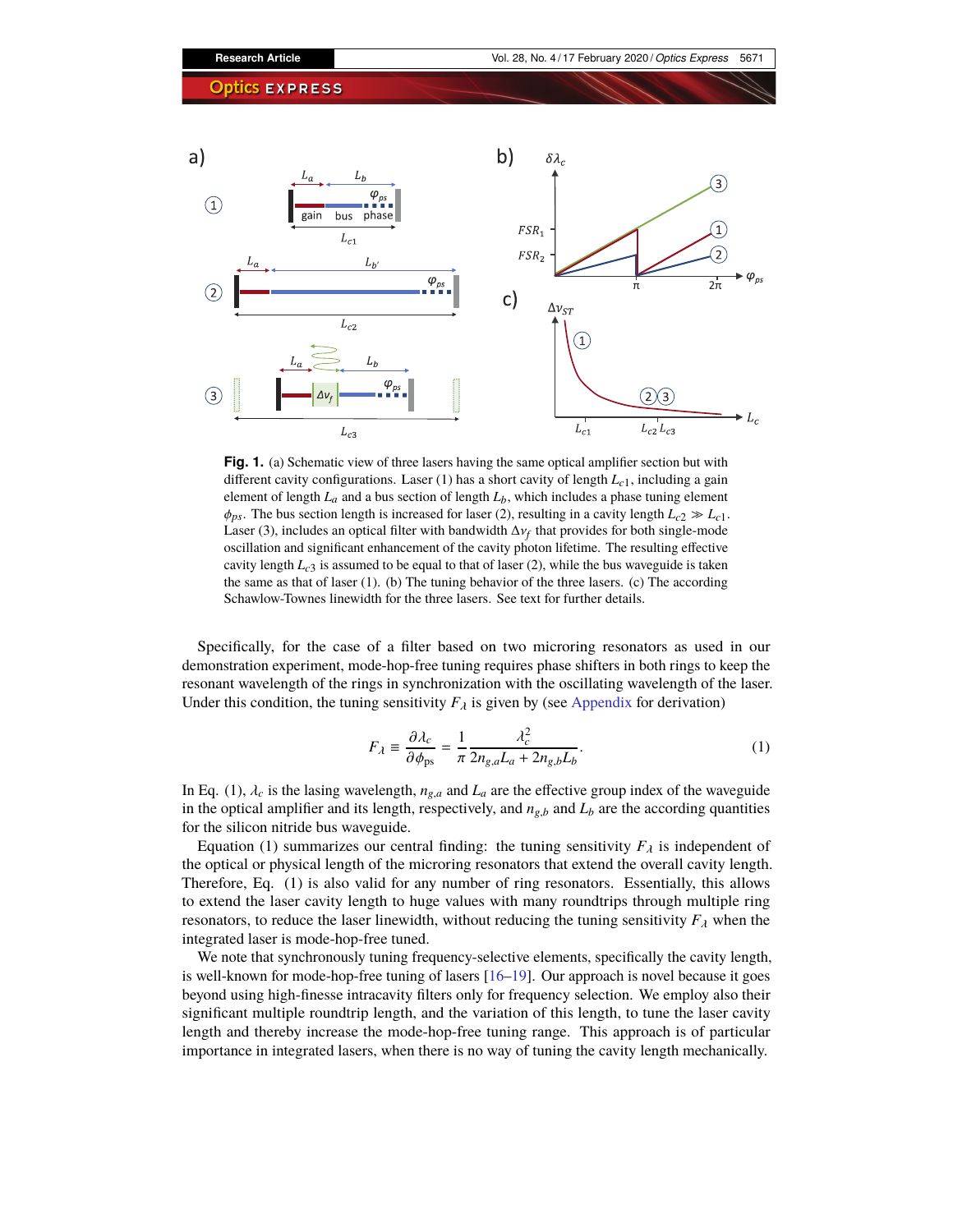## **2. Hybrid integrated extended cavity laser**

For an experimental demonstration, we use a hybrid integrated InP diode laser as shown in Fig. [2\(](#page-3-0)a), with a waveguide circuit design similar to [\[23](#page-13-7)[–30\]](#page-13-8). For single-frequency operation, wide wavelength tuning, and for narrow linewidth oscillation through cavity length extension, we use a low-loss  $Si<sub>3</sub>N<sub>4</sub>$  waveguide circuit, which provides frequency-selective feedback. Figure [2\(](#page-3-0)b) shows the hybrid assembly on top of a one Euro coin to indicate its small size. Due to the presence of the microring resonators, the laser corresponds to laser 3 in Fig. [1\(](#page-2-0)a).



<span id="page-3-0"></span>**Fig. 2.** (a) Schematic view of the integrated laser. Shown are the semiconductor optical amplifier with a high reflectivity coating on one facet, the phase section, the two sequential microring resonators (MRR) in a loop mirror to provide wavelength selective feedback, and a tunable coupler to direct part of the light to the output port of the laser. The output of the laser is available via a fiber that is butt-coupled to the output port. (b) Photo of the assembled hybrid laser, on top of a one Euro coin. The left part is the dielectric feedback chip with the heaters for thermal tuning, and the right part is the semiconductor amplifier chip on top of a submount.

The semiconductor chip [\[33\]](#page-13-9) is fabricated by the Fraunhofer Heinrich Hertz Institute and contains a multi-quantum well active waveguide based on InP with a single-pass geometric length of 700  $\mu$ m, an effective waveguide group index of 3.6, and a gain bandwidth of at least 120 nm around 1540 nm. One facet has a high reflectance coating of ∼ 90% against air, which forms one of the mirrors of the laser cavity. At the other facet, light is coupled to the dielectric chip, which forms the other feedback mirror. To reduce undesired reflections at the interface between the two chips, an anti-reflection coating is applied to the facet and the waveguide is tilted by 9° with respect to the facet normal.

The function of the dielectric chip is to provide frequency selective feedback and to increase the effective cavity length with very low loss. The feedback chip is based on a symmetric double-stripe waveguide geometry of two  $Si<sub>3</sub>N<sub>4</sub>$  stripes buried in a  $SiO<sub>2</sub>$  cladding as described by Roeloffzen *et al* [\[34\]](#page-13-10). This single-mode waveguide has an effective waveguide group index of 1.72, exhibits a low propagation loss of about 0.1 dB/cm and enables small bending radii down to 100  $\mu$ m. We fully exploit the two-dimensional tapering capability of the Si<sub>3</sub>N<sub>4</sub> platform for optimal matching of the optical mode to the mode of the gain chip and to the mode of the output optical fiber. At the facet for coupling with the InP gain chip, the waveguide is tapered two-dimensionally and angled down with 19.85° with respect to the facet normal to match the InP waveguide optical mode and angle at the interface. This mode and angle matching allows efficient coupling and reduces spurious reflections to a minimum.

A frequency selective filter is implemented on the feedback chip using two sequential racetrack-shaped microring resonators,  $MRR_1$  and  $MRR_2$ , in a Vernier configuration and placed inside a loop mirror (see Fig.  $2(a)$  $2(a)$ ). The purpose of this filter is to impose single mode operation, tuning over the gain bandwidth and to increase the effective cavity length, which narrows the intrinsic linewidth [\[22\]](#page-13-5). The microrings have a circumference of 885.1  $\mu$ m and 857.4  $\mu$ m, respectively. These are the smallest lengths possible, based on the chosen implementation of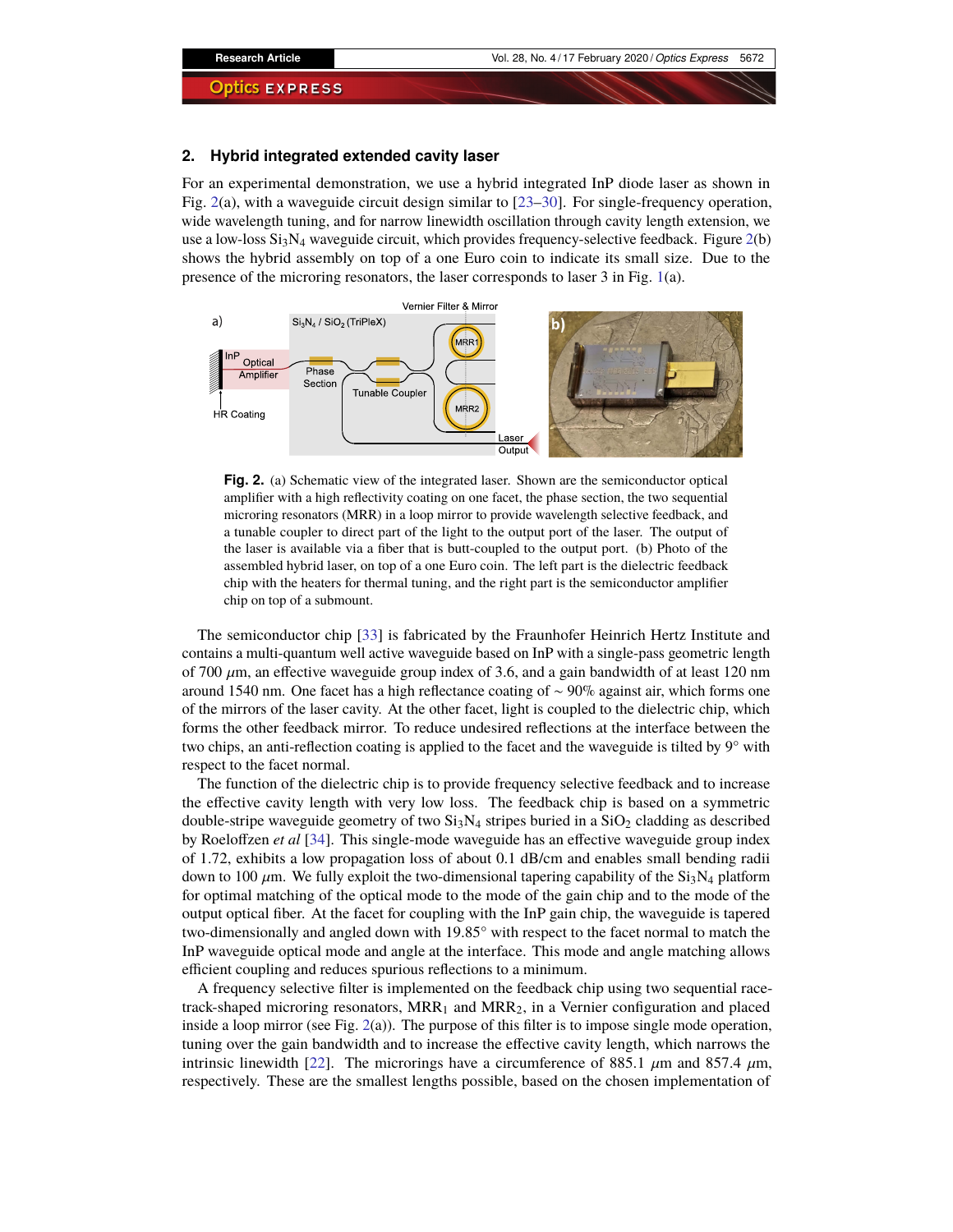racetrack resonators with adiabatic bends, the requirement of bend radii of at least 100  $\mu$ m and the filter specifications. The total free-spectral range of the Vernier filter is 50.5 nm around the nominal wavelength. Although the bandwidth of the InP gain chip is larger, this free-spectral range is sufficient to obtain single mode lasing over a large part of the gain bandwidth. Both rings are symmetric and are designed for a power coupling coefficient to the bus waveguides of enhancement by a factor of 13.7 at resonance (*cf.* Eq. (7)). The length of the connecting bus  $\alpha^2 = 0.1$ . We determined this value experimentally as  $\kappa^2 = 0.071 \pm 0.003$ , resulting in a length phancement by a factor of 13.7 at resonance (cf. Eq. (7)). The length of the connecting bus waveguides and other elements adds up to 6.7 mm. By taking into account that both rings are passed once in every cavity roundtrip, the single pass effective optical cavity length is calculated as 3.5 cm.

Further, a so-called phase section of the bus waveguide is added to control the phase of the circulating light and to compensate phase changes when tuning any other element. Typically, the phase section is set to provide maximum feedback for a single longitudinal mode of the laser cavity, which restricts laser oscillation to a single wavelength and provides maximum output power. However, the phase section can also be tuned to provide equal feedback for two wavelengths and with this setting the laser can generate a multi-frequency comb [\[30\]](#page-13-8).

A tunable coupler, implemented as a balanced Mach-Zehnder interferometer, is used to couple the circulating light out of the laser cavity. The extracted light is then directed to a single-mode polarization-maintaining output fiber. To prevent undesired external back reflections, the output fiber is terminated with an FC/APC connector and connected to a fiber isolator (Thorlabs IO-G-1550-APC).

Thermal tuning is implemented via resistive heaters placed above the rings, the phase section and the output coupler. The length of the phase section and output coupler heaters is 1 mm and both heaters require an electrical power of 290 mW to achieve a  $\pi$  phase shift and can induce a change in the optical phase of at least  $2.5\pi$ . The slightly shorter heaters on top of the ring resonators require about 380 mW for  $\pi$  phase shift and were tuned up to 1.6 $\pi$  phase shift during the experiments.

The amplifier, feedback chip and output fiber were all aligned for optimum coupling and fixed permanently. This hybrid assembly was mounted on a thermoelectric cooler in a 14-pin butterfly package. The cooler, amplifier and heaters are wire-bonded to the pins and connected to external drivers. This assembly of the hybrid laser enables stable laser operation, which is a prerequisite for accurate and reproducible wavelength tuning.

During the measurements presented here, the laser was operated with the following parameters, unless otherwise specified. The temperature of the thermoelectric cooler was set at 25 °C. Although this temperature is slightly above the temperature for maximum performance, it keeps the diode just above ambient temperature to avoid condensation and it reduces the optical output power only with a few percent. Furthermore, the output coupler was set to 80% power outcoupling as this provides the best operating point for single-mode operation with high output power. Finally, after changing a laser parameter, the phase induced by the phase section was optimized for maximum output power, *e.g.*, to compensate for changes in the roundtrip phase when the pump current is changed [\[11\]](#page-12-7).

#### **3. Results**

#### *3.1. Basic laser properties*

The fiber-coupled output power as a function of the pump current is shown in Fig. [3](#page-5-0) with the Vernier filter set to a wavelength of 1576 nm and the temperature of the thermoelectric cooler to 20  $\degree$ C, which are near optimum settings for this laser. A maximum of 24 mW was obtained at a pump current of 300 mA and the threshold current was 14 mA.

To illustrate the broad spectral coverage of the laser, we show in Fig. [4\(](#page-6-0)a) superimposed laser spectra, as measured with an ANDO AQ6317 optical spectrum analyzer (OSA1), when the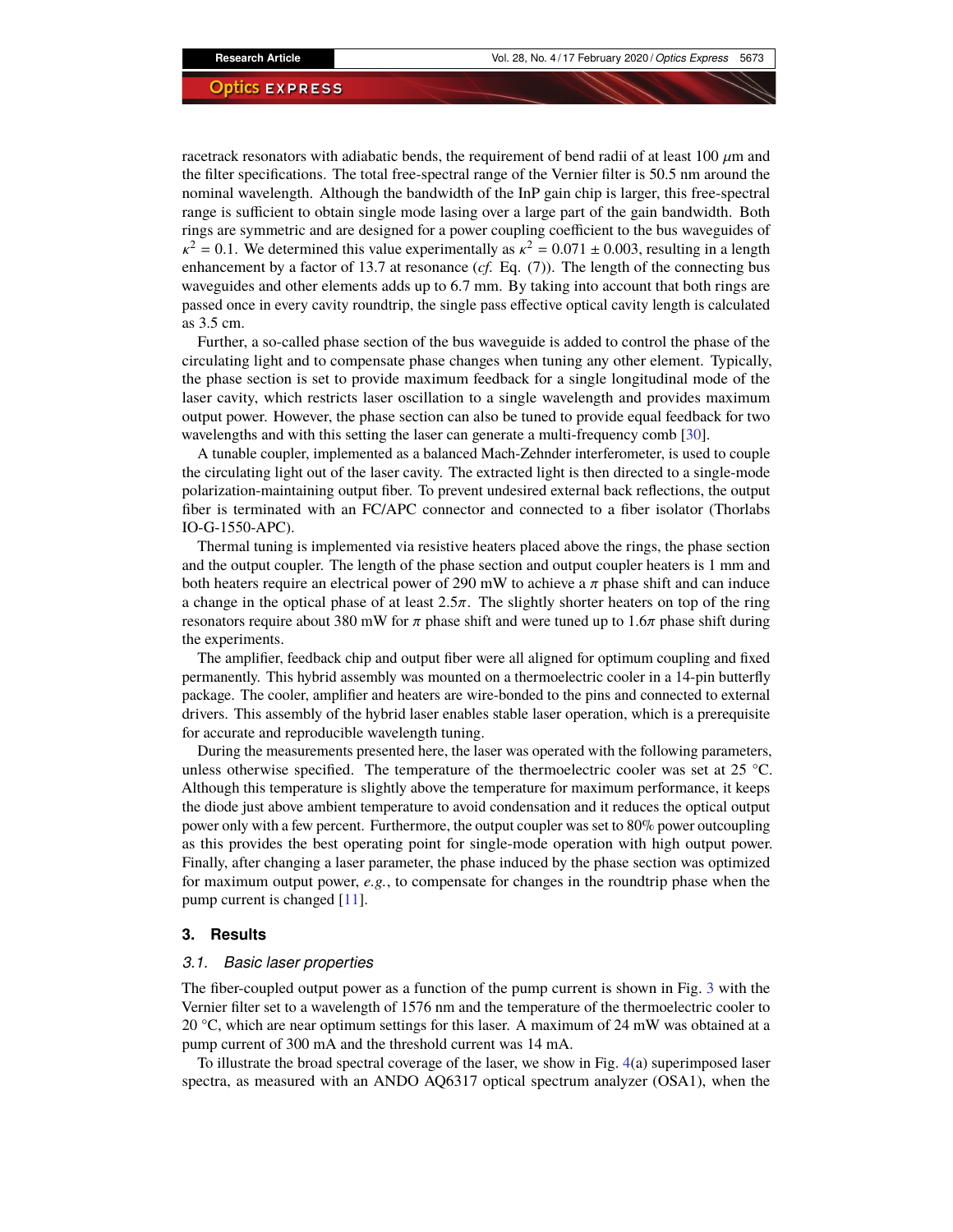

<span id="page-5-0"></span>**Fig. 3.** Measured fiber-coupled output power of the laser as function of the amplifier current. The thermoelectric cooler was set at 20 °C and the Vernier filter to a wavelength of 1576 nm.

Vernier filter is tuned in steps of approximately 5 nm. The pump current was increased to its maximum of 300 mA in order to obtain the broadest spectral coverage. Figure  $4(a)$  $4(a)$  shows a spectral coverage of 120 nm, *i.e.*, extending the full gain bandwidth of the laser. The spectral coverage larger than the Vernier free-spectral range (∼50 nm) was obtained because the tunable output coupler, which becomes wavelength dependent for less than 100% outcoupling, was set to produce a higher loss at the undesired Vernier resonances, which was sufficient to prevent oscillation at these wavelengths. Optimum side mode suppression was found for a wavelength of 1550 nm. Figure [4\(](#page-6-0)b) shows the optical power in a resolution bandwidth of 0.01 nm as a function of wavelength around 1550 nm, averaged over 10 measurements to bring the side modes above the noise level, again measured with OSA1. Note, Fig. [4\(](#page-6-0)b) shows a higher side mode suppression ratio than shown in Fig. [4\(](#page-6-0)a) where the laser settings were not optimized for highest side mode suppression. Figure  $4(b)$  $4(b)$  reveals two side modes with 63 dB suppression that are 1.61 nm away from the main mode, which agrees well with the first side peak of the Vernier filter. We used the high-resolution Finisar WaveAnalyzer 1500S optical spectrum analyzer (OSA2) to verify that only a single cavity mode was present. We expected to find the highest side-mode suppression for wavelengths around 1570 nm, where the output power is maximum. However, with the Vernier filter tuned to that wavelength, another mode at one Vernier free-spectral range away (∼50 nm), builds up as well, lowering the side-mode suppression to 60 dB. When the laser is tuned to 1550 nm, modes at ∼50 nm distance are not detectable with OSA1, possibly because these modes are suppressed by lower gain or higher losses.

# *3.2. Intrinsic linewidth and mode-hop-free tuning*

To demonstrate that the effective optical cavity length of 3.5 cm of the hybrid laser results in a high phase stability, we determined the intrinsic linewidth by measuring the power spectral density (PSD) of the frequency noise with a linewidth analyzer (HighFinesse LWA-1k 1550). This device was connected to the laser via the 10% port of a 90:10 fiber optic coupler. The remaining 90% was distributed over OSA1 and a photodiode. To obtain the lowest white noise level, we applied the maximum pump current of 300 mA from a battery-powered current source (ILX Lightwave LDX-3620) to the gain section. The laser wavelength was set to 1550 nm by the Vernier filter. Figure [5](#page-6-1) shows the measured PSD of the laser frequency noise, as function of the noise frequency. The frequency noise shown in Fig. [5](#page-6-1) has the characteristics of 1/*f*-noise for noise frequencies below approximately 1 MHz and becomes white noise at higher frequencies. A dip of the noise signal can be seen beyond 10 MHz, but this is outside of the maximum bandwidth of the measurement device. The narrow peaks in the spectral power density that can be observed at specific noise frequencies originate likely from either electronic sources or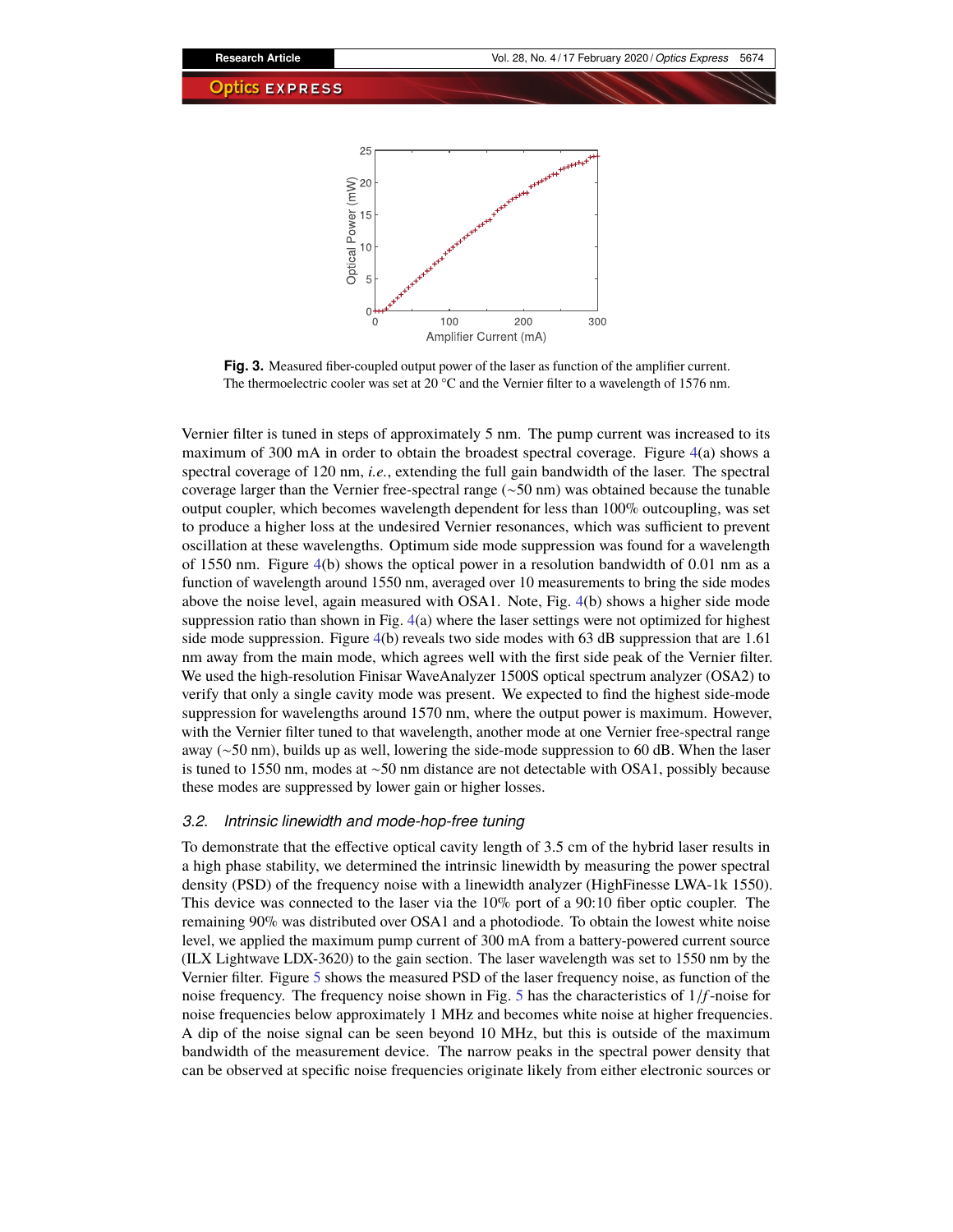

<span id="page-6-0"></span>**Fig. 4.** Superimposed laser spectra (a) showing the optical power in a 0.1 nm resolution bandwidth when the Vernier filter is tuned in steps of 5 nm, and measured laser power in a 0.01 nm resolution bandwidth (b), showing a high SMSR of 63 dB. The spectrum shown in (b) is an average over 10 measurements to reduce the background noise level and increase the visibility of the side modes. The amplifier current is set to 300 mA.

RF-pickup in cables. The intrinsic linewidth is determined from the average white noise level, excluding spurious peaks, for noise frequencies between 1.3 and 3.5 MHz. Multiplying the single-sided PSD noise level of  $700 \pm 230$  Hz<sup>2</sup>/Hz with  $\pi$  results in an intrinsic linewidth of  $2.2 + 0.7$  kHz. This value is 4.5 times smaller than the previously reported value of 10 kHz for  $2.2 \pm 0.7$  kHz. This value is 4.5 times smaller than the previously reported value of 10 kHz for a similar InP-Si<sub>3</sub>N<sub>4</sub> hybrid laser based on Vernier filters comprising two microring resonators [\[28\]](#page-13-11). We attribute this improvement mainly to a 4.6 times higher factor of pump current above threshold current in our measurement.



<span id="page-6-1"></span>**Fig. 5.** Single-sided power spectral density of the laser frequency noise, measured with a HighFinesse linewidth analyzer (maximum bandwidth 10 MHz). The dashed line at 700  $Hz<sup>2</sup>/Hz$  indicates the average noise for the noise frequency range between 1.3 and 3.5 MHz, excluding any spurious noise frequencies.

To verify continuous tuning and the increased mod-hop-free tuning sensitivity of the hybrid laser (see Eq. (1)), we measured the laser wavelength and output power as a function of the electrical power applied to heater of the phase section with appropriate heater powers applied to the microring resonators (see Eq. (12)). For these measurements, the laser was connected via a fiber optic coupler to OSA2 in order to resolve the small stepsize in wavelength and to a photodiode (Thorlabs S144C) to monitor the output power. To avoid the appearance of any competing modes during continuous tuning, the amplifier current was reduced to 70 mA. We note that the continuous tuning range does not depend on a specific amplifier current. For zero applied heater power to the phase section, we optimized the ring heaters to align the Vernier filter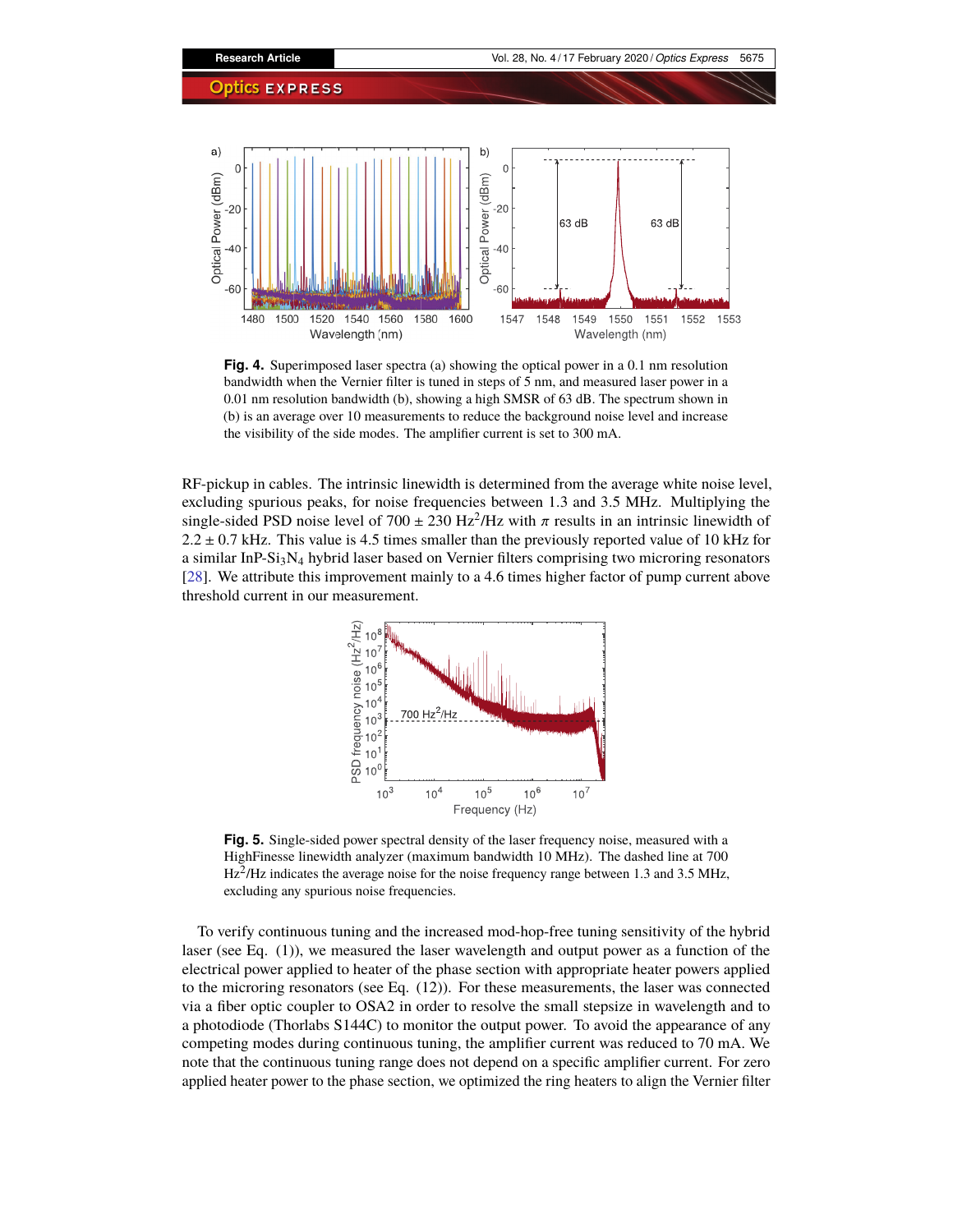transmission with the lasing wavelength using minimum heater power. This resulted in an initial wavelength of 1534.25 nm and ensured having the full range of the phase section available for continuous tuning.

For continuous tuning, we experimentally determined the optimum tuning ratios for the phase section versus the ring resonators by maximizing the laser output power as  $\partial \phi_1 / \partial \phi_{ps} = 0.107$ and  $\partial \phi_2 / \partial \phi_{\text{ps}} = 0.103$  for ring resonators 1 and 2, respectively. This agrees well with the values given by Eq. (12) of 0.108 and 0.105, respectively, especially when considering the uncertainty in some of the laser parameters. Using these ratios, the heater power for the phase section was increased in steps corresponding to a change in lasing wavelength of 5 pm. The corresponding wavelength and output power are shown as red crosses in Figs. [6\(](#page-7-0)a) and 6(b), respectively. For comparison, Fig. [6](#page-7-0) also shows the same measurements when only the heater of the phase section is varied while the heaters for the microrings are kept constant (blue circles).



<span id="page-7-0"></span>**Fig. 6.** Measured laser wavelength (a) and output power (b) as function of the phase section heater power. Synchronous tuning of the phase section with the Vernier filter is shown by the red crosses, while tuning only the phase section is shown by the blue circles for comparison. Mode hops are indicated with arrows.

Figure [6\(](#page-7-0)a) clearly shows that, when only the phase section is tuned, modes hops occur that limit the continuous tuning range to 0.034 nm, which is the free-spectral range of the laser cavity, corresponding to its optical cavity length of 3.5 cm. In this case, the optical cavity length used to calculate the free-spectral range needs to include the effective optical lengths of the microring resonators. Furthermore, the optical power varies strongly and discontinuously during the tuning (see Fig. [6\(](#page-7-0)b)). The reason is that even a small detuning between the lasing wavelength and the fixed position of the sharp Vernier filter transmission peak leads to a strong change in the cavity losses and thus to a change in output power. Further tuning of the phase section, beyond integer multiples of  $\pi$  phase shift, leads to mode hops, which can be observed as discontinuities in the wavelength and output power of the laser.

On the other hand, when we tune the rings synchronously with the phase section, the mode hops are removed and tuning becomes continuous, as can be seen in Fig. [6](#page-7-0) (red crosses). This shows that the lasing wavelength stays aligned with the resonant wavelength of the rings. It can be noted however from Fig. [6\(](#page-7-0)b), that the alignment is not perfect, because the output power still shows a residual variation with a period that corresponds with the distance between mode hops.

The most apparent difference in Fig. [6\(](#page-7-0)a) is that the tuning sensitivity  $\partial \lambda_c / \partial \phi_{\text{ps}}$  is indeed much larger for synchronous tuning compared to only tuning the phase section. We find that  $\partial \lambda_c/\partial \phi_{\text{ps}} = 0.31$  pm/mW for synchronous tuning, while it is 0.11 pm/mW when only tuning the phase section. The tuning sensitivity of 0.31 pm/mW agrees well with the value of 0.29 pm/mW predicted by Eq. (1), given the uncertainty in some of the experimentally determined laser parameters. In addition, the synchronous tuning allows for a larger than  $\pi$  phase shift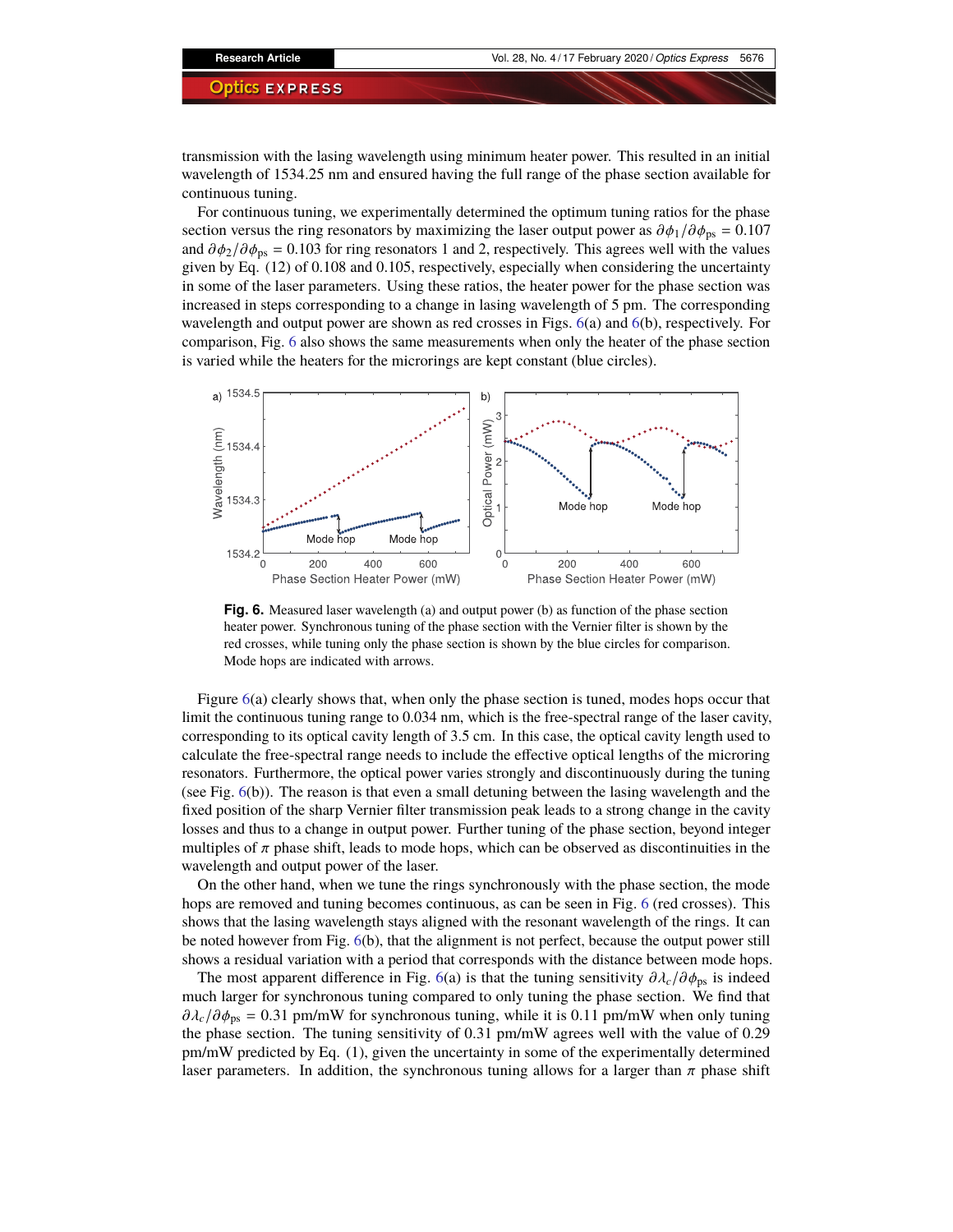induced by the phase section without invoking a mode hop. These effects together result in a total mode-hop-free tuning range of 0.22 nm, which is a six-fold increase over the free-spectral range of the laser cavity and only limited limit by the available phase shift of the phase section. For comparison, we are not aware of any synchronous tuning in any hybrid integrated lasers. The examples we find are restricted to only tuning the phase section, where the tuning range remains a single FSR [\[29\]](#page-13-12).

# *3.3. Acetylene absorption spectroscopy with mode-hop-free tuning*

In demonstrating the continuous tuning of the hybrid laser, we have applied wavelength increments of 5 pm that can easily be resolved using OSA2. However, it should be possible to tune the lasing wavelength in much smaller steps. Current resolution of the electronics used to power the heaters allows mode-hop-free laser wavelength tuning in steps below 0.1 pm, well beyond that what can be resolved by the available optical spectrum analyzers. We demonstrate this small step size by recording the shape of an acetylene absorption line in high resolution. Acetylene  $({}^{12}C_2H_2)$ is chosen because it has several well-known sharp absorption lines in the wavelength range of interest, which can be modelled with high accuracy [\[35,](#page-13-13)[36\]](#page-13-14). For this experiment, we choose the P19 ro-vibrational absorption line of acetylene with a center wavelength of 1536.713 nm.

To measure the acetylene absorption line shape, we divided the laser output equally by a fiber optic coupler over two outputs. One part was sent through an absorption cell to a first photodiode (PD1, Thorlabs S144C), while the other part was split again and divided over a second photodiode of the same model (PD2) and OSA1 for calibration of the laser wavelength. The absorption cell is a standard sealed fiber-coupled acetylene gas cell from Wavelength Reference Inc., with a 5.5 cm path length and  $50 \pm 5$  Torr pressure at 295 K temperature.

The normalized transmission through the absorption cell was determined by dividing the signal of PD1 by the signal of PD2 to compensate for any changes in output power of the laser and then normalize it to the maximum transmission measured in the total tuning range of ∼0.23 nm. Using the total tuning range, OSA1 was used to calibrate the increment in wavelength of the laser as 0.12 pm per 0.37 mW heater power applied to the phase section. However, the resolution of the OSA was insufficient to determine an accurate starting wavelength. This starting wavelength was calibrated by having the center wavelength of the measured P19 absorption line coincide with the value obtained from the calculated transmission. The required offset of -1.8 pm applied to the wavelength of the laser falls well within the resolution of OSA1.

Figure [7](#page-8-0) shows the measured normalized transmission through the gas cell as function of the calibrated wavelength of the laser (red dots). The calculated transmission, as obtained by a HITRAN-based simulation [\[35\]](#page-13-13) for the specified absorption cell length, pressure and temperature,



<span id="page-8-0"></span>**Fig. 7.** Measured (red dots) and calculated (blue line) transmission through an acetylene gas cell as function of wavelength for absorption line P19 at 1536.713 nm.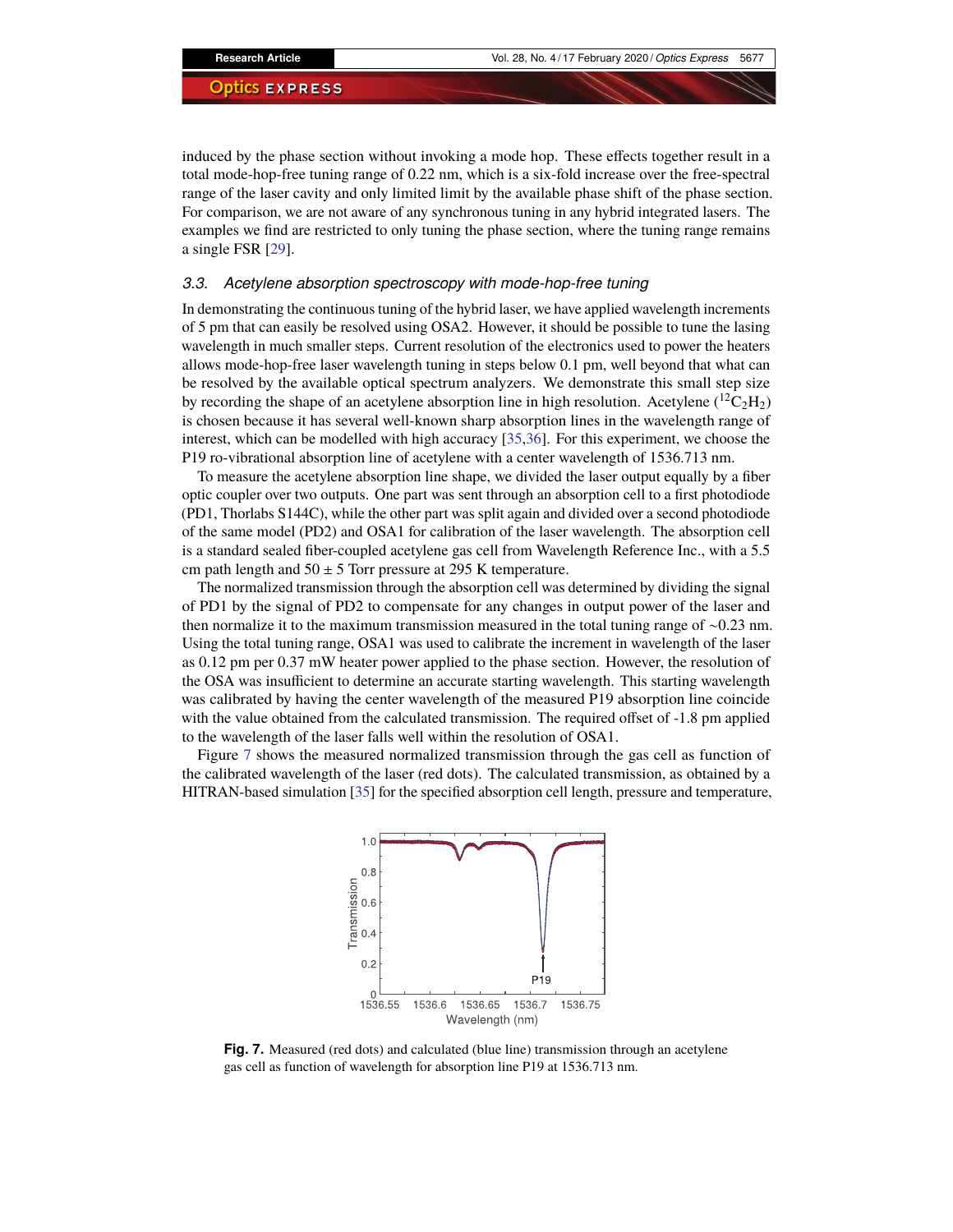is shown as a blue line. We observe in Fig. [7](#page-8-0) an overall good match between the measured and calculated transmission. The slightly broader measured transmission can be explained by the uncertainty in gas cell pressure. By recording the P19 acetylene absorption line and comparing it with an accurately calculated spectrum, we show that, once calibrated, the hybrid extended cavity laser can be accurately tuned to any wavelength within the continuous tuning range of  $\sim$ 0.23 nm (∼29 GHz) with a resolution as small as ∼0.12 pm (∼15 MHz), which is well below the resolution of both optical spectrum analyzers used.

# **4. Discussion and conclusions**

We have presented a novel method for increasing the continuous tuning range of integrated single-frequency lasers with an ultra-narrow linewidth by increasing the tuning sensitivity  $F_\lambda$ . Ultra-narrow linewidth is provided by extending the cavity length with a multi-pass resonatorbased filter, as schematically shown as laser 3 in Fig. [1\(](#page-2-0)a). In our demonstration experiment, the filter consists of two tunable microring resonators that not only enable single-mode oscillation, but also contribute to the optical length of the laser with multiple passes of the light through the rings per roundtrip in the laser cavity. When only tuning the phase section, the laser behaves like laser 2 in Fig. [1\(](#page-2-0)a) and a small tuning sensitivity is found, corresponding to the long external laser cavity. However, when the intracavity filter is synchronously tuned with the phase section, the tuning sensitivity is significantly increased, corresponding to that of an equivalent laser with a short cavity without the effective length of the filter, *i.e.* to laser 1 in Fig. [1\(](#page-2-0)a).

We experimentally demonstrated the extended continuous tuning with a hybrid integrated semiconductor laser. The laser comprises a 700  $\mu$ m long InP gain section, while the effective optical cavity length is extended to 3.5 cm, using a low-loss  $Si<sub>3</sub>N<sub>4</sub>$  waveguide circuit, which narrows the intrinsic linewidth to 2.2 kHz. The circuit comprises a phase section for continuous tuning and a highly frequency selective Vernier filter with two tunable microring resonators. When only tuning the phase section, the tuning range per phase shift,  $\partial \lambda_c / \partial \phi_{\text{ps}}$  is only 10 pm/rad. If the Vernier filter frequency is synchronously tuned with the oscillation frequency of the laser, the tuning sensitivity is enhanced by a factor of 2.8, to 28 pm/rad.

The observed enhancement in tuning sensitivity agrees very well with the continuous tuning model we developed. This model shows that the enhanced tuning sensitivity relies on the sum of the optical length of the amplifier and the optical length of the bus waveguide. Since the tuning sensitivity is independent of the length of the microring resonators, this allows independent optimization of intrinsic phase stability and continuous tuning sensitivity. For further linewidth narrowing, the cavity length of a laser can be increased without a penalty in the range of continuous tuning, *e.g.*, by increasing the ring diameter, lowering the bus to ring waveguide coupling constants or by adding extra rings [\[31](#page-13-15)[,32\]](#page-13-6). The tuning sensitivity and hence the range of continuous tuning can be increased by shortening the length of bus waveguides not used as phase section. Alternatively, increasing the relative length of the bus waveguides used as phase section extends the continuous tuning range as well. For instance, the continuous tuning range of the laser investigated is limited by the maximum phase delivered by the phase section, since  $\frac{\partial \varphi_i}{\partial \varphi_{i}} \approx 0.1$  (*cf.* Eq. (12)), while the 1 mm long phase section heater and the ring heaters can  $\sigma_{\varphi_{ps}}$  provide an approximately equal phase shift. If the heaters were extended to cover all the 6.7 mm of connecting bus waveguides, this would increase the continuous tuning range by a factor of 6.7 to approximately 1.6 nm, while maintaining a 2.2-kHz linewidth. Once all bus waveguides are phase-tunable, a further increase of tuning range requires a more effective phase tuning material to be selected. Phase shifters that are more effective than the current  $2.5\pi$  phase shift per mm length, *e.g.*, ITO-based electro-optical phase shifters that provide  $\pi$  phase shift over 32  $\mu$ m length [\[37\]](#page-13-16), would allow for laser designs with continuous tuning over a much larger range, *i.e*, up to 20 nm. Ultimately, the limit is the free-spectral range of the Vernier filter, in our case 50 nm.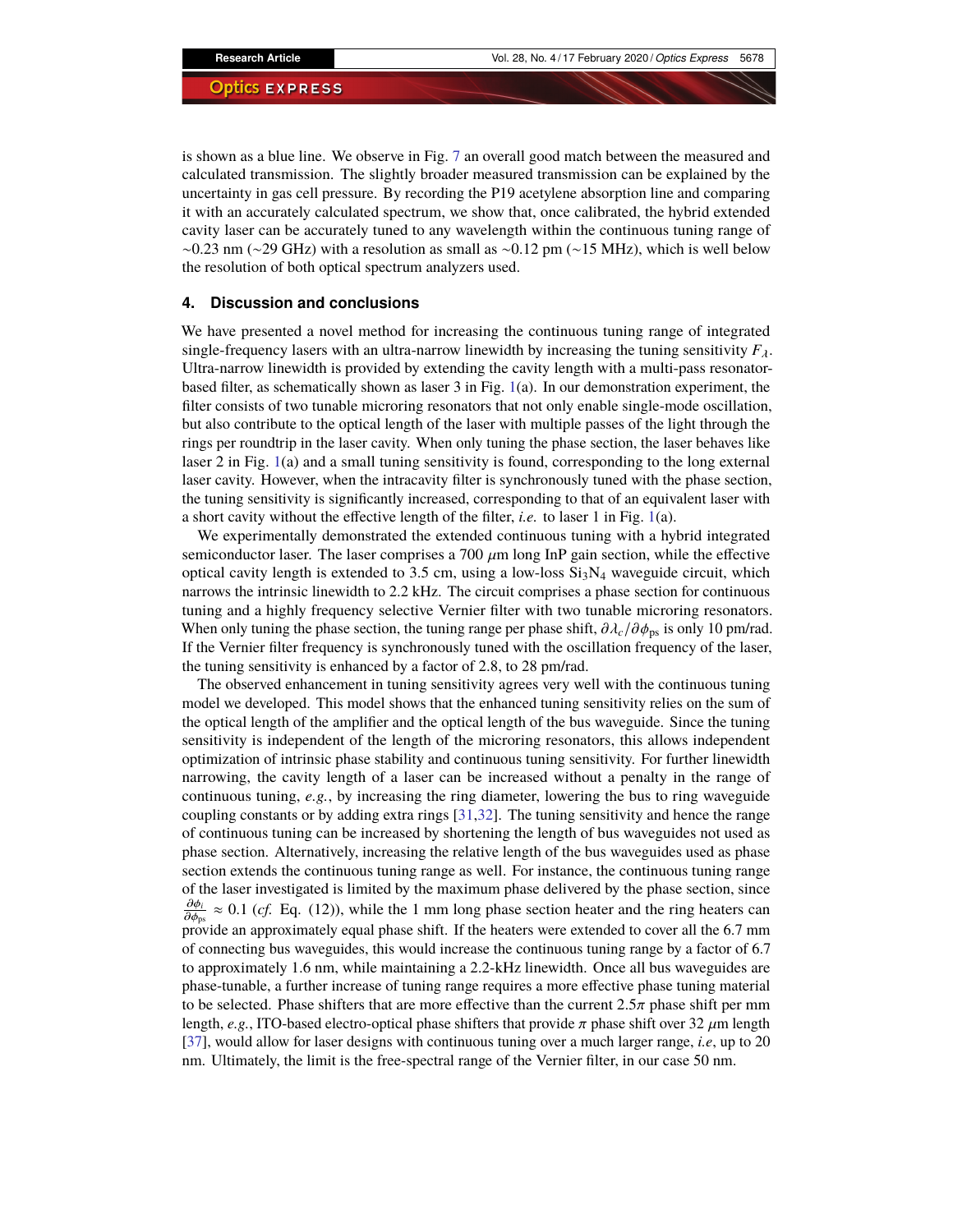An additional advantage of the synchronous phase-and-filter tuning is that it can mitigate technological limitations in laser wavelength tuning, wavelength modulation, or frequency locking to references. The reason is that the available phase shift of a tunable phase section in integrated photonic circuits is often limited by material constants, *e.g.*, the thermo-optic, strain-optic, or electro-optic coefficients of the involved materials. Our approach increases the tuning sensitivity  $F_{\lambda}$ , which means that less phase shift becomes sufficient for a given tuning range. This is an advantage in many respects, such as to reduce power consumption in thermal phase shifters and to increase the speed in laser tuning and frequency modulation, for facilitating, *e.g.*, spectroscopic and metrologic applications.

The option of faster modulation and frequency control is specifically important for stabilizing lasers to reference frequencies, for instance to absolute standards [\[12\]](#page-12-8). We experimentally demonstrated fine-tuning of the laser in steps of 0.12 pm over a full P19 ro-vibrational absorption line of acetylene. Because the recording revealed the known line shape [\[35](#page-13-13)[,36\]](#page-13-14) very accurately, we conclude that the laser can be continuously and linearly tuned with steps smaller than the resolution of the available optical spectrum analyzers. Furthermore, such tuning is essential for stabilization of hybrid integrated InP- $Si<sub>3</sub>N<sub>4</sub>$  lasers to an absolute reference.

We expect that the demonstrated tuning method based on resonant intracavity filtering can be applied to other types of lasers as well. Possible examples are photonic crystal lasers [\[38,](#page-13-17)[39\]](#page-14-0), Bragg waveguides [\[40](#page-14-1)[,41\]](#page-14-2), other gain materials [\[42](#page-14-3)[,43\]](#page-14-4) or nonlinear gain. The expected advantages are linewidth narrowing without obstructing continuous tuning, increasing the tuning range without obstructing linewidth narrowing, and reduced power consumption or higher speed in continuous tuning or stabilization of single-frequency lasers.

# <span id="page-10-0"></span>**Appendix - Mode-hop-free tuning**

The hybrid laser produces maximum output power when each of the ring resonators has a resonant wavelength  $\lambda_i$  (*i* = 1, 2) that coincides with the lasing wavelength  $\lambda_c$ . Mode-hop-free tuning requires that the shift in each of the wavelengths is the same, *i.e.*,  $\delta \lambda_c = \delta \lambda_1 = \delta \lambda_2$ . Tuning of the resonant wavelengths is realized via resistive heaters on top of the phase section and the microring resonators. Heating of the phase section changes only the lasing wavelength, while heating a microring resonator will concurrently change the resonant wavelength of the ring and the lasing wavelength. As we will demonstrate, it is the latter property that causes the mode-hop-free tuning sensitivity,  $\frac{\partial \mathcal{L}_c}{\partial \mathbf{r}}$ , of this hybrid laser with resonantly enhanced optical cavity length to be larger than that of a standard semiconductor Fabry-Pérot laser of equivalent optical length.

In order to model the action of the heaters, we assume that their sole action is to add a phase,  $\phi_j$ , to the light propagating through the waveguide section *j* below the heating element. As the free-spectral range of a resonator is defined as an increase in roundtrin phase of the light with free-spectral range of a resonator is defined as an increase in roundtrip phase of the light with  $2\pi$  it is intuitive and straightforward to show that the change in resonant wavelength,  $\lambda_i$ , for microring resonator *i* with phase added by the heater on top of the ring  $\phi_i$ , is given by microring resonator, *i*, with phase added by the heater on top of the ring,  $\phi_i$ , is given by

$$
\frac{\partial \lambda_i}{\partial \phi_i} = \frac{\Delta \lambda_i}{2\pi},\tag{2}
$$

where  $\Delta \lambda_i$  is the free-spectral range of ring *i*. This free-spectral range is given by [\[44\]](#page-14-5)

$$
\Delta \lambda_i(\lambda) = \frac{\lambda^2}{n_{g,i}(\lambda)L_i},\tag{3}
$$

where  $\lambda$  is the wavelength in vacuum,  $n_{g,i}$  is the effective group index of the Si<sub>3</sub>N<sub>4</sub> ring waveguide and  $I_i$  is the circumference of the ring resonator. In a similar way, the change of lasing wavelength and *L<sup>i</sup>* is the circumference of the ring resonator. In a similar way, the change of lasing wavelength,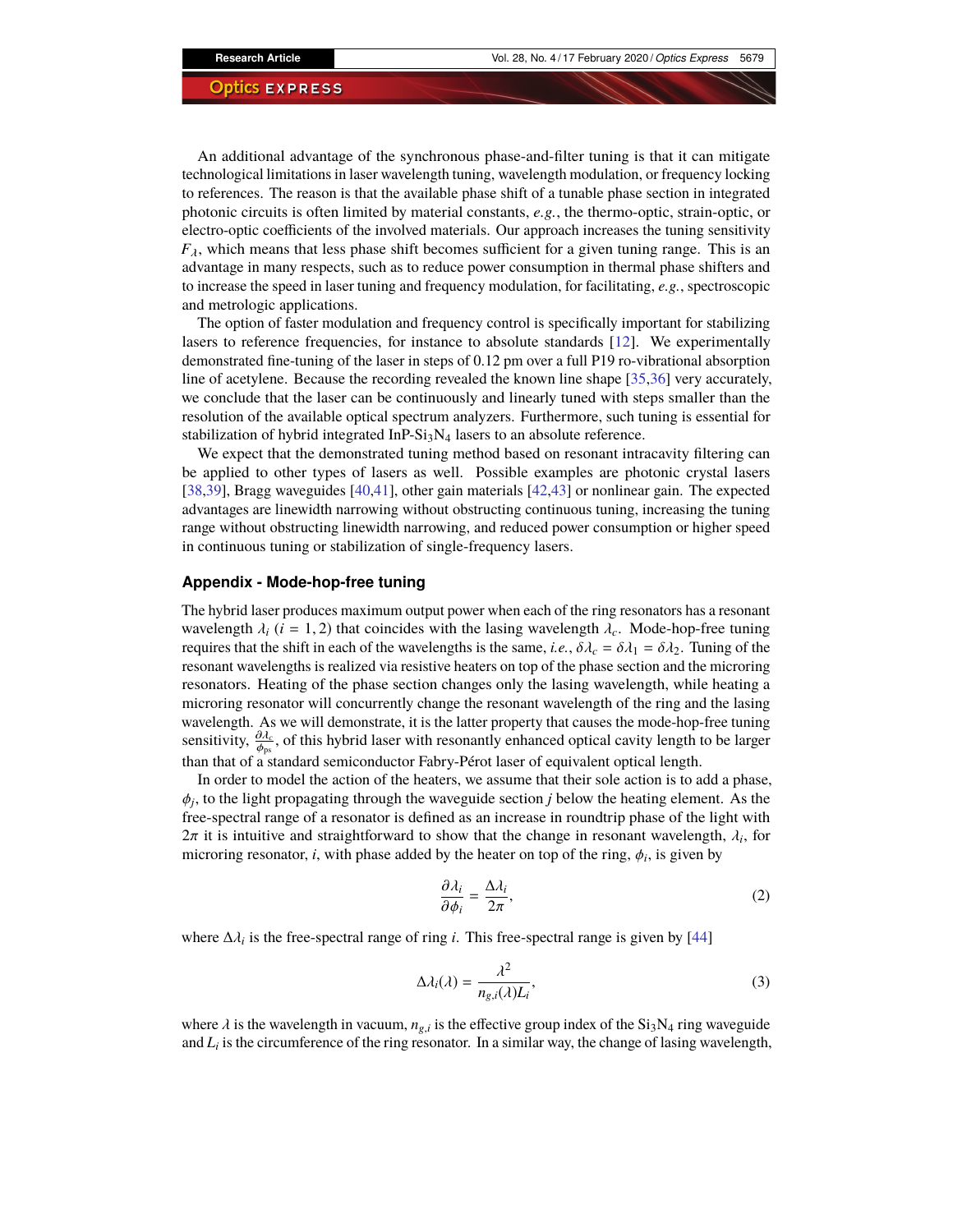$\lambda_c$ , with phase added by the phase section,  $\phi_{\text{ps}}$ , is given by

$$
\frac{\partial \lambda_c}{\partial \phi_{\text{ps}}} = \frac{\Delta \lambda_c}{\pi},\tag{4}
$$

as the light passes through the phase section twice per roundtrip. In Eq. (4),  $\Delta \lambda_c$  is the free-spectral range of the laser cavity given by

$$
\Delta \lambda_c(\lambda) = \frac{\lambda^2}{2n_{g,a}(\lambda)L_a + 2n_{g,b}(\lambda)L_b + \sum_i n_{g,i}(\lambda)L_{e,i}(\lambda)},
$$
\n(5)

where  $n_{g,j}$  is the effective group velocity of the light in the semiconductor waveguide  $(j = a)$ , the Si<sub>3</sub>N<sub>4</sub> bus waveguide (*j* = *b*) or the Si<sub>3</sub>N<sub>4</sub> rings (*j* = *i*),  $L_j$  is the geometric length of section *a* or *b* and  $L_{e,i}$  is the effective length of ring *i* given by [\[22\]](#page-13-5)

$$
L_{e,i}(\lambda) = -\frac{1}{2\pi} \frac{\lambda^2}{n_{g,i}(\lambda)} \frac{\partial \theta_i}{\partial \lambda},\tag{6}
$$

with  $\theta_i$  the phase added to the light when it propagates through the ring from input to drop port.<br>For a symmetric microring resonator at resonance,  $I_{\text{c}}$  reduces to [22] For a symmetric microring resonator at resonance, *Le*,*<sup>i</sup>* reduces to [\[22\]](#page-13-5)

$$
L_{e,i} = L_i \left( \frac{1}{2} + \frac{1 - \kappa^2}{\kappa^2} \right),
$$
 (7)

where  $\kappa^2$  is the power coupling from the input waveguide to the ring and from the ring to the output waveguide. The effective length is equal to the geometric length  $I_1/2$  from input to drop output waveguide. The effective length is equal to the geometric length *Li*/2 from input to drop port to which a length is added, equal to the distance travelled by the light in the time it effectively remains within the ring, which corresponds to the maximum attainable effective length of the ring.

The laser wavelength is not only shifted by the phase induced by the phase section (Eq. (4)), but also by the phase induced by the heaters on top of the rings. At resonance, the total phase added to the light in the laser cavity by ring *i* is just  $\phi_{c,i} = \frac{L_{e,i}}{L_i}$  $\frac{L_{e,i}}{L_i} \phi_i$ , which results in a change in lasing wavelength of

$$
\frac{\partial \lambda_{c,i}}{\partial \phi_i} = \frac{\Delta \lambda_c}{2\pi} \frac{L_{e,i}}{L_i}.
$$
\n(8)

For the total change in lasing wavelength,  $\delta \lambda_c$ , we then have

$$
\delta \lambda_c = \frac{\partial \lambda_c}{\partial \phi_{\text{ps}}} \delta \phi_{\text{ps}} + \sum_i \frac{\partial \lambda_{c,i}}{\partial \phi_i} \delta \phi_i.
$$
 (9)

The mode-hop-free condition  $\delta \lambda_c = \delta \lambda_i$  requires that the phase added to the light in the rings is proportional to the phase added by the phase section. Using this and substituting Eqs. (2), (3), (4) and (8) in Eq. (9) gives

$$
\delta \lambda_c = \frac{\Delta \lambda_c}{\pi} \delta \phi_{\text{ps}} + \sum_i n_{g,i} L_{e,i} \frac{\Delta \lambda_c}{\lambda_c^2} \delta \lambda_c.
$$
 (10)

Using Eq. (5) in Eq. (10) gives the mode-hop-free change in lasing wavelength with phase induced by the phase section, which we have introduced as the tuning sensitivity  $F_\lambda$  in the main text, as

$$
F_{\lambda} \equiv \frac{\partial \lambda_c}{\partial \phi_{\rm ps}} = \frac{1}{\pi} \frac{\lambda_c^2}{2n_{g,a}L_a + 2n_{g,b}L_b}.
$$
 (11)

 $\sigma \varphi_{\text{ps}}$   $\pi z n_{g,a} L_a + z n_{g,b} L_b$ <br>Equation (11) shows our central finding, namely the increased tuning sensitivity for synchronous tuning of the phase section with the microring resonators. In essence, the synchronous tuning of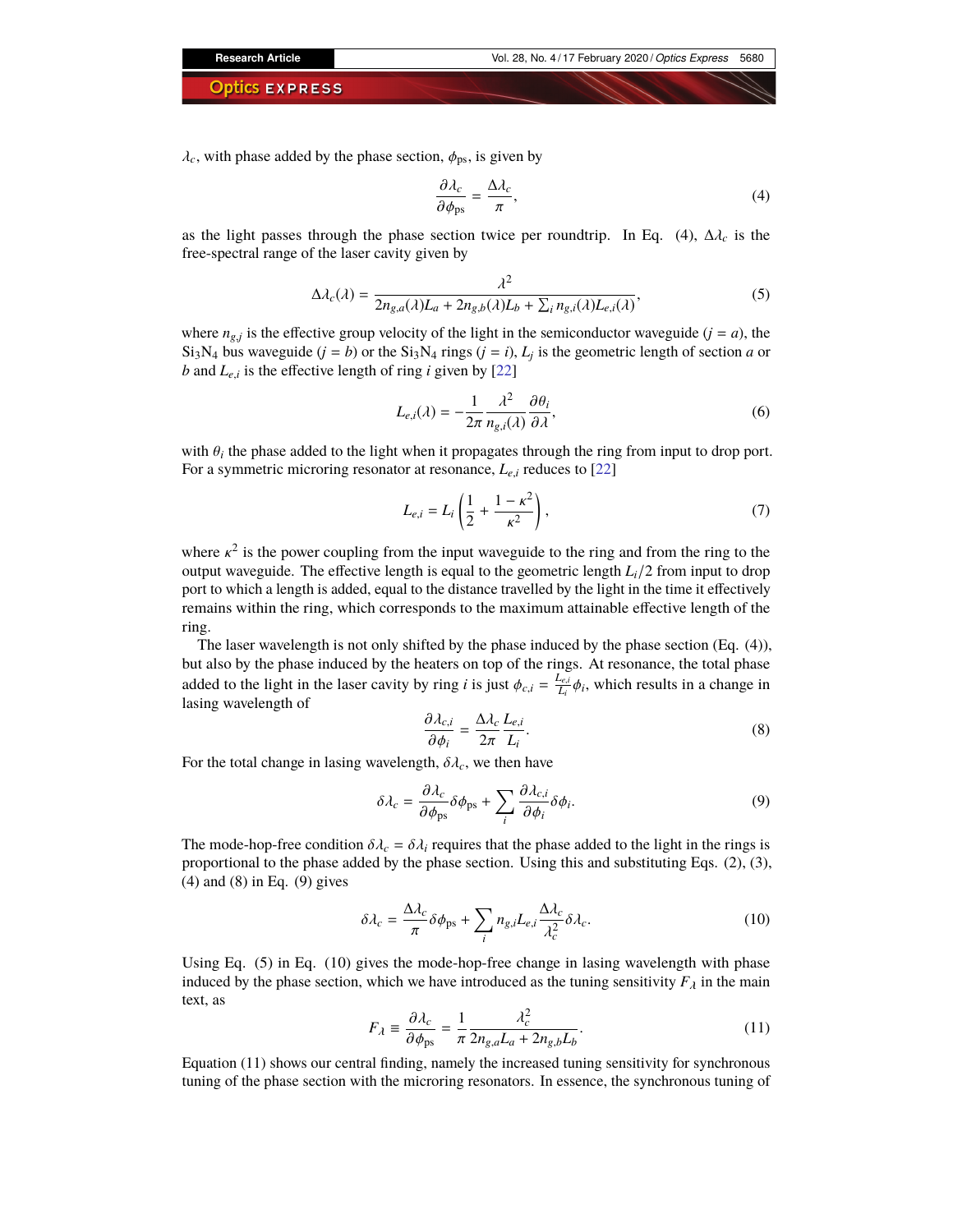the ring resonances with the phase section removes the contribution of the effective ring lengths to the cavity length, which helps to expand the tuning range. Equation (11) shows indeed that the mode-hop-free tuning sensitivity does not include the effective length of the microring resonators that are part of the laser cavity, and the tuning sensitivity corresponds to that of a laser with a short cavity length.

To satisfy the mode-hop-free tuning condition, the phase added by the ring resonator heaters must be set with a fixed ratio to the phase added by phase section heater. Using Eqs. (2), (3) and (11) gives this ratio as

$$
\frac{\partial \phi_i}{\partial \phi_{\text{ps}}} = \frac{n_{g,i} L_i}{n_{g,a} L_a + n_{g,b} L_b}.
$$
\n(12)

Equation (12) provides the phase tuning ratio, which needs to be fulfilled to achieve the tuning sensitivity given in Eq. (11). The fulfillment can be limited for technological reasons, *e.g.*, as the right-hand-side of Eq. (12) is typically less than 1 for most laser designs, the phase added by the ring resonator heaters is usually less than that by the phase section heater. Consequently, the total continuous tuning range is often limited by the phase section heater.

# **Funding**

H2020 LEIT Information and Communication Technologies (3PEAT, 780502).

## **Acknowledgments**

The authors would like to thank A. van de Kraats for support with the driver electronics, M. Hoekman for the mask design, R. E. M. Lammerink for assistance with the linewidth measurements and J. Mak for useful discussions.

# **Disclosures**

The authors declare no conflicts of interest.

#### **References**

- <span id="page-12-0"></span>1. S. L. Olsson, J. Cho, S. Chandrasekhar, X. Chen, P. J. Winzer, and S. Makovejs, "Probabilistically shaped PDM 4096-QAM transmission over up to 200 km of fiber using standard intradyne detection," [Opt. Express](https://doi.org/10.1364/OE.26.004522) **26**(4), 4522–4530 (2018).
- <span id="page-12-1"></span>2. D. Marpaung and J. Yao, "Integrated microwave photonics," [Nat. Photonics](https://doi.org/10.1038/s41566-018-0310-5) **13**(2), 80–90 (2019).
- <span id="page-12-2"></span>3. C. E. Wieman and L. Hollberg, "Using diode lasers for atomic physics," [Rev. Sci. Instrum.](https://doi.org/10.1063/1.1142305) **62**(1), 1–20 (1991).
- 4. L. Tombez, E. J. Zhang, J. S. Orcutt, S. Kamlapurkar, and W. M. J. Green, "Methane absorption spectroscopy on a silicon photonic chip," [Optica](https://doi.org/10.1364/OPTICA.4.001322) **4**(11), 1322–1325 (2017).
- 5. J. M. Lopez-Higuera, L. Rodriguez Cobo, A. Quintela Incera, and A. Cobo, "Fiber optic sensors in structural health monitoring," [J. Lightwave Technol.](https://doi.org/10.1109/JLT.2011.2106479) **29**(4), 587–608 (2011).
- <span id="page-12-3"></span>6. M. G. Allen, "Diode laser absorption sensors for gas-dynamic and combustion flows," [Meas. Sci. Technol.](https://doi.org/10.1088/0957-0233/9/4/001) **9**(4), 545–562 (1998).
- <span id="page-12-4"></span>7. B. Stern, X. Ji, Y. Okawachi, A. L. Gaeta, and M. Lipson, "Battery-operated integrated frequency comb generator," [Nature](https://doi.org/10.1038/s41586-018-0598-9) **562**(7727), 401–405 (2018).
- 8. A. S. Raja, A. S. Voloshin, H. Guo, S. E. Agafonova, J. Liu, A. S. Gorodnitskiy, M. Karpov, N. G. Pavlov, E. Lucas, R. R. Galiev, A. E. Shitikov, J. D. Jost, M. L. Gorodetsky, and T. J. Kippenberg, "Electrically pumped photonic integrated soliton microcomb," [Nat. Commun.](https://doi.org/10.1038/s41467-019-08498-2) **10**(1), 680 (2019).
- <span id="page-12-5"></span>9. M.-G. Suh, Q.-F. Yang, K. Y. Yang, X. Yi, and K. J. Vahala, "Microresonator soliton dual-comb spectroscopy," [Science](https://doi.org/10.1126/science.aah6516) **354**(6312), 600–603 (2016).
- <span id="page-12-6"></span>10. Z. L. Newman, V. Maurice, T. Drake, J. R. Stone, T. C. Briles, D. T. Spencer, C. Fredrick, Q. Li, D. Westly, B. R. Ilic, B. Shen, M.-G. Suh, K. Y. Yang, C. Johnson, D. M. S. Johnson, L. Hollberg, K. J. Vahala, K. Srinivasan, S. A. Diddams, J. Kitching, S. B. Papp, and M. T. Hummon, "Architecture for the photonic integration of an optical atomic clock," [Optica](https://doi.org/10.1364/OPTICA.6.000680) **6**(5), 680–685 (2019).
- <span id="page-12-7"></span>11. J. Buus, M.-C. Amann, and D. J. Blumenthal, *Tunable Laser Diodes and Related Optical Sources* (Wiley, 2005).
- <span id="page-12-8"></span>12. M. de Labachelerie, K. Nakagawa, Y. Awaji, and M. Ohtsu, "High-frequency-stability laser at 1.5 *µ*m using Doppler-free molecular lines," [Opt. Lett.](https://doi.org/10.1364/OL.20.000572) **20**(6), 572–574 (1995).
- <span id="page-12-9"></span>13. A. L. Schawlow and C. H. Townes, "Infrared and optical masers," [Phys. Rev.](https://doi.org/10.1103/PhysRev.112.1940) **112**(6), 1940–1949 (1958).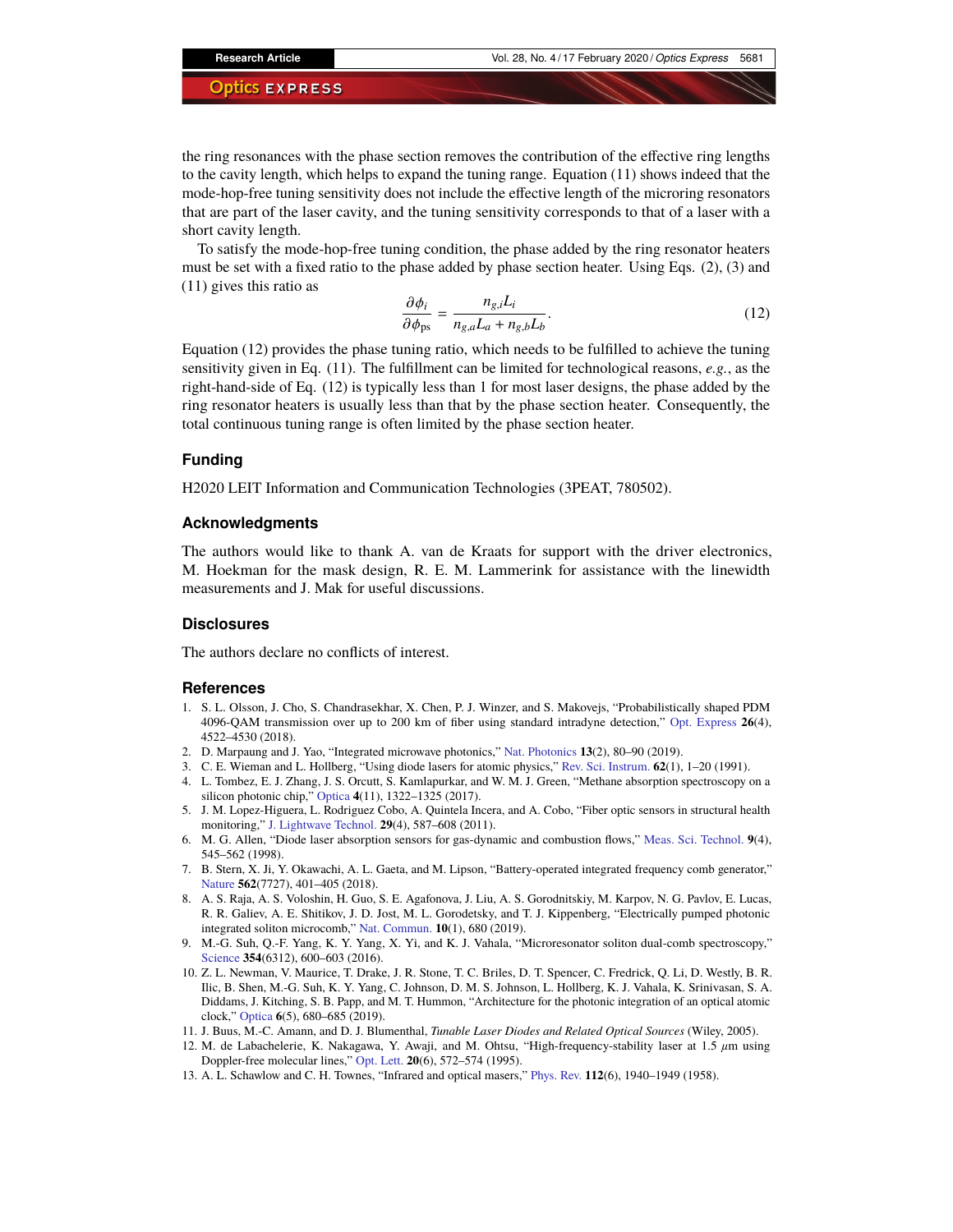- 14. M. Lax, "Classical noise. V. Noise in self-sustained oscillators," [Phys. Rev.](https://doi.org/10.1103/PhysRev.160.290) **160**(2), 290–307 (1967).
- <span id="page-13-0"></span>15. C. Henry, "Theory of the linewidth of semiconductor lasers," [IEEE J. Quantum Electron.](https://doi.org/10.1109/JQE.1982.1071522) **18**(2), 259–264 (1982).
- <span id="page-13-1"></span>16. M. G. Littman, "Single-mode operation of grazing-incidence pulsed dye laser," [Opt. Lett.](https://doi.org/10.1364/OL.3.000138) **3**(4), 138–140 (1978).
- 17. K. Liu and M. G. Littman, "Novel geometry for single-mode scanning of tunable lasers," [Opt. Lett.](https://doi.org/10.1364/OL.6.000117) **6**(3), 117–118 (1981).
- 18. M. Fleming and A. Mooradian, "Spectral characteristics of external-cavity controlled semiconductor lasers," [IEEE J.](https://doi.org/10.1109/JQE.1981.1070634) [Quantum Electron.](https://doi.org/10.1109/JQE.1981.1070634) **17**(1), 44–59 (1981).
- <span id="page-13-2"></span>19. K. Kasai, M. Nakazawa, Y. Tomomatsu, and T. Endo, "1.5*µ*m, mode-hop-free full C-band wavelength tunable laser diode with a linewidth of 8 kHz and a RIN of -130 dB/Hz and its extension to the L-band," [Opt. Express](https://doi.org/10.1364/OE.25.022113) **25**(18), 22113 (2017).
- <span id="page-13-3"></span>20. K. Kobayashi and I. Mito, "Single frequency and tunable laser diodes," [J. Lightwave Technol.](https://doi.org/10.1109/50.9978) **6**(11), 1623–1633 (1988).
- <span id="page-13-4"></span>21. L. A. Coldren, "Monolithic tunable diode lasers," [IEEE J. Sel. Top. Quantum Electron.](https://doi.org/10.1109/2944.902147) **6**(6), 988–999 (2000).
- <span id="page-13-5"></span>22. B. Liu, A. Shakouri, and J. E. Bowers, "Passive microring-resonator-coupled lasers," [Appl. Phys. Lett.](https://doi.org/10.1063/1.1420585) **79**(22), 3561–3563 (2001).
- <span id="page-13-7"></span>23. R. M. Oldenbeuving, E. J. Klein, H. L. Offerhaus, C. J. Lee, H. Song, and K. J. Boller, "25 kHz narrow spectral bandwidth of a wavelength tunable diode laser with a short waveguide-based external cavity," [Laser Phys. Lett.](https://doi.org/10.1088/1612-2011/10/1/015804) **10**(1), 015804 (2013).
- 24. N. Kobayashi, K. Sato, M. Namiwaka, K. Yamamoto, S. Watanabe, T. Kita, H. Yamada, and H. Yamazaki, "Silicon photonic hybrid ring-filter external cavity wavelength tunable lasers," [J. Lightwave Technol.](https://doi.org/10.1109/JLT.2014.2385106) **33**(6), 1241–1246  $(2015).$
- 25. Y. Fan, J. P. Epping, R. M. Oldenbeuving, C. G. H. Roeloffzen, M. Hoekman, R. Dekker, R. G. Heideman, P. J. M. van der Slot, and K.-J. Boller, "Optically integrated InP-Si3N<sup>4</sup> hybrid laser," [IEEE Photonics J.](https://doi.org/10.1109/JPHOT.2016.2633402) **8**(6), 1–11 (2016).
- 26. B. Stern, X. Ji, A. Dutt, and M. Lipson, "Compact narrow-linewidth integrated laser based on a low-loss silicon nitride ring resonator," [Opt. Lett.](https://doi.org/10.1364/OL.42.004541) **42**(21), 4541–4544 (2017).
- 27. T. Komljenovic, L. Liang, R.-l. Chao, J. Hulme, S. Srinivasan, M. Davenport, and J. E. Bowers, "Widely-Tunable Ring-Resonator Semiconductor Lasers," [Appl. Sci.](https://doi.org/10.3390/app7070732) **7**(7), 732 (2017).
- <span id="page-13-11"></span>28. Y. Lin, C. Browning, R. B. Timens, D. H. Geuzebroek, C. G. H. Roeloffzen, M. Hoekman, D. Geskus, R. M. Oldenbeuving, R. G. Heideman, Y. Fan, K.-J. Boller, and L. P. Barry, "Characterization of Hybrid InP-TriPleX Photonic Integrated Tunable Lasers Based on Silicon Nitride (Si3N4/SiO2) Microring Resonators for Optical Coherent System," [IEEE Photonics J.](https://doi.org/10.1109/JPHOT.2018.2865796) **10**(5), 1 (2018).
- <span id="page-13-12"></span>29. R. Wang, S. Sprengel, A. Vasiliev, G. Boehm, J. Van Campenhout, G. Lepage, P. Verheyen, R. Baets, M.-C. Amann, and G. Roelkens, "Widely tunable 2.3 *µ*m III-V-on-silicon Vernier lasers for broadband spectroscopic sensing," [Photonics Res.](https://doi.org/10.1364/PRJ.6.000858) **6**(9), 858–866 (2018).
- <span id="page-13-8"></span>30. J. Mak, A. van Rees, Y. Fan, E. J. Klein, D. Geskus, P. J. M. van der Slot, and K.-J. Boller, "Linewidth narrowing via low-loss dielectric waveguide feedback circuits in hybrid integrated frequency comb lasers," [Opt. Express](https://doi.org/10.1364/OE.27.013307) **27**(9), 13307–13318 (2019).
- <span id="page-13-15"></span>31. Y. Fan, A. van Rees, P. J. M. van der Slot, J. Mak, R. M. Oldenbeuving, M. Hoekman, D. Geskus, C. G. H. Roeloffzen, and K.-J. Boller, "Ultra-narrow linewidth hybrid integrated semiconductor laser," ArxiV.org 1910.08141 (2019).
- <span id="page-13-6"></span>32. M. A. Tran, D. Huang, J. Guo, T. Komljenovic, P. A. Morton, and J. E. Bowers, "Ring-resonator based widely-tunable narrow-linewidth Si/InP integrated lasers," [IEEE J. Sel. Top. Quantum Electron.](https://doi.org/10.1109/JSTQE.2019.2935274) **26**(2), 1–14 (2020).
- <span id="page-13-9"></span>33. D. de Felipe, Z. Zhang, W. Brinker, M. Kleinert, A. M. Novo, C. Zawadzki, M. Moehrle, and N. Keil, "Polymer-based external cavity lasers: Tuning efficiency, reliability, and polarization diversity," [IEEE Photonics Technol. Lett.](https://doi.org/10.1109/LPT.2014.2324760) **26**(14), 1391–1394 (2014).
- <span id="page-13-10"></span>34. C. G. H. Roeloffzen, M. Hoekman, E. J. Klein, L. S. Wevers, R. B. Timens, D. Marchenko, D. Geskus, R. Dekker, A. Alippi, R. Grootjans, A. van Rees, R. M. Oldenbeuving, J. P. Epping, R. G. Heideman, K. Wörhoff, A. Leinse, D. Geuzebroek, E. Schreuder, P. W. L. van Dijk, I. Visscher, C. Taddei, Y. Fan, C. Taballione, Y. Liu, D. Marpaung, L. Zhuang, M. Benelajla, and K.-J. Boller, "Low-loss Si<sub>3</sub>N<sub>4</sub> TriPleX optical waveguides: Technology and applications overview," [IEEE J. Sel. Top. Quantum Electron.](https://doi.org/10.1109/JSTQE.2018.2793945) **24**(4), 1–21 (2018).
- <span id="page-13-13"></span>35. C. S. Goldenstein, V. A. Miller, R. Mitchell Spearrin, and C. L. Strand, "SpectraPlot.com: Integrated spectroscopic modeling of atomic and molecular gases," [J. Quant. Spectrosc. Radiat. Transfer](https://doi.org/10.1016/j.jqsrt.2017.06.007) **200**, 249–257 (2017).
- <span id="page-13-14"></span>36. L. Rothman, I. Gordon, Y. Babikov, A. Barbe, D. C. Benner, P. Bernath, M. Birk, L. Bizzocchi, V. Boudon, L. Brown, A. Campargue, K. Chance, E. Cohen, L. Coudert, V. Devi, B. Drouin, A. Fayt, J.-M. Flaud, R. Gamache, J. Harrison, J.-M. Hartmann, C. Hill, J. Hodges, D. Jacquemart, A. Jolly, J. Lamouroux, R. L. Roy, G. Li, D. Long, O. Lyulin, C. Mackie, S. Massie, S. Mikhailenko, H. Müller, O. Naumenko, A. Nikitin, J. Orphal, V. Perevalov, A. Perrin, E. Polovtseva, C. Richard, M. Smith, E. Starikova, K. Sung, S. Tashkun, J. Tennyson, G. Toon, V. Tyuterev, and G. Wagner, "The HITRAN2012 molecular spectroscopic database," [J. Quant. Spectrosc. Radiat. Transfer](https://doi.org/10.1016/j.jqsrt.2013.07.002) **130**, 4–50 (2013).
- <span id="page-13-16"></span>37. R. Amin, R. Maiti, C. Carfano, Z. Ma, M. H. Tahersima, Y. Lilach, D. Ratnayake, H. Dalir, and V. J. Sorger, "0.52 V mm ITO-based Mach-Zehnder modulator in silicon photonics," [APL Photonics](https://doi.org/10.1063/1.5052635) **3**(12), 126104 (2018).
- <span id="page-13-17"></span>38. A. Tandaechanurat, S. Ishida, D. Guimard, M. Nomura, S. Iwamoto, and Y. Arakawa, "Lasing oscillation in a three-dimensional photonic crystal nanocavity with a complete bandgap," [Nat. Photonics](https://doi.org/10.1038/nphoton.2010.286) **5**(2), 91–94 (2011).